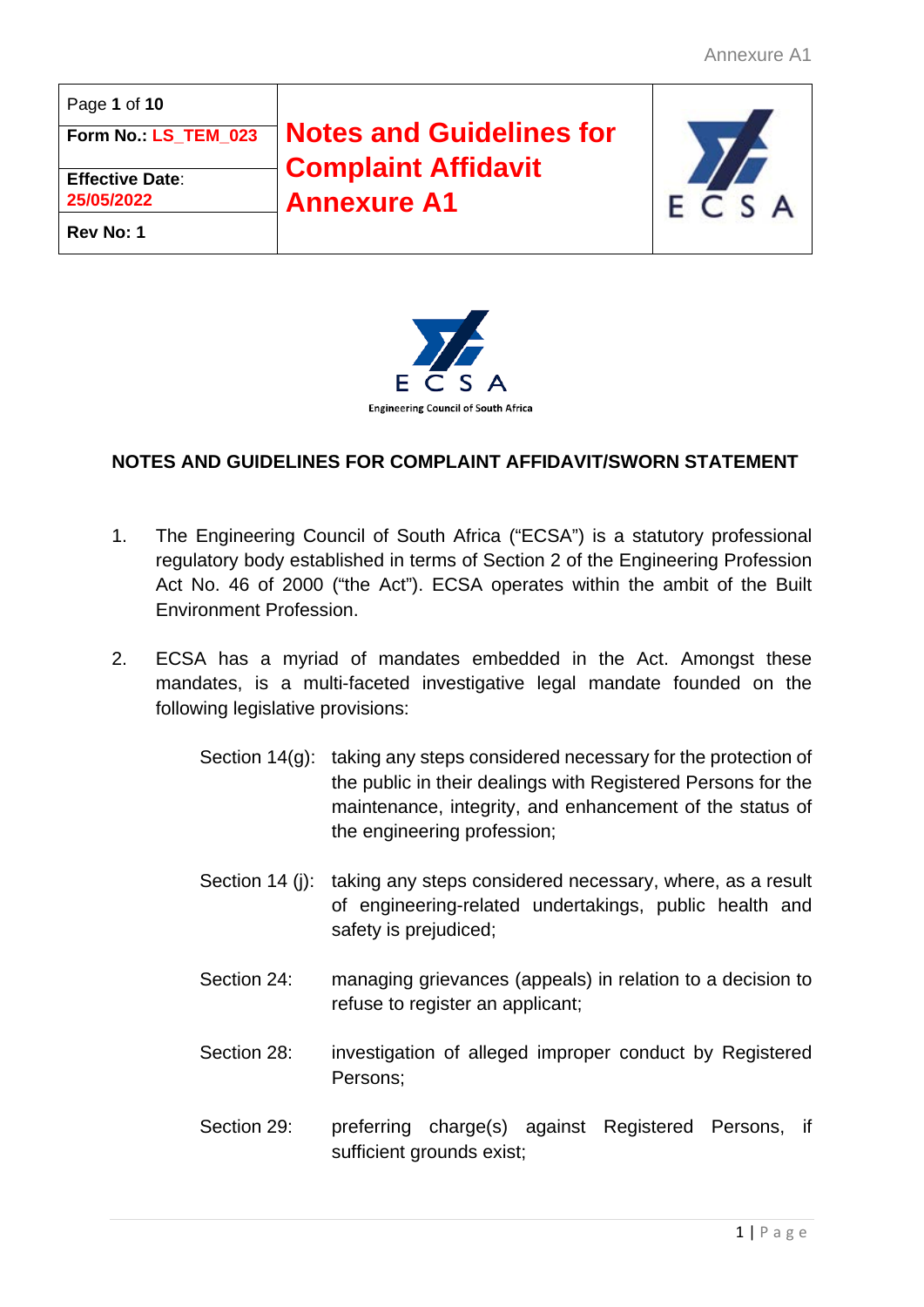| Page 2 of 10                         |                                                  |         |
|--------------------------------------|--------------------------------------------------|---------|
| Form No. LS TEM 023                  | <b>Notes and Guidelines for</b>                  |         |
| <b>Effective Date:</b><br>25/05/2022 | <b>Complaint Affidavit</b><br><b>Annexure A1</b> | F C S A |
| Rev No: 1                            |                                                  |         |

- Section 30: appointing a Disciplinary Tribunal to hear a charge(s) of improper conduct;
- Section 31: to conduct a Disciplinary Hearing;
- Section 33: managing grievances (appeals) in relation to the decisions of the Disciplinary Tribunal;
- Section 35: managing appeals against certain decisions of Council; and
- Section 41: to impose a sanction when a Registered Person is found guilty of improper conduct.
- 3. Any member of the public, an association, or an organisation may lodge a complaint against a Registered Person with ECSA if they are of the opinion that the Registered Person is guilty of improper/unprofessional conduct. ECSA will investigate complaints which prima facie evidence improper conduct by the Registered Person. ECSA will investigate the complaint on behalf of an individual (the Complainant) and if deemed necessary, implement such disciplinary action against the Registered Person.
- 4. For more information on alleged improper conduct of a Registered Person, kindly refer to, inter alia, Sections 27 to Section 35 and Section 41 of the Act, The Rules for Inquiry into Alleged Improper Conduct, The Code of Conduct for Registered Persons and The Overarching Code of Practice for Engineering Work<sup>1</sup>. All of these resources are available on the Engineering Council of South Africa's website or can be sent to you upon request.
- 5. ECSA only has jurisdiction over individuals who were Registered Persons at the time the alleged improper conduct occurred. ECSA has jurisdiction irrespective of whether the individual is a Registered Person at the time of lodging the

<span id="page-1-0"></span><sup>1</sup> Code of Conduct for Registered Persons published in Government Gazette number 40691 on 17 March 2017 under Board Notice 41 of 2017 and promulgated in terms of the Engineering Profession Act,(EPA) (Act 46 of 2000, as amended) and/or in terms of the Overarching Code of Practice for the Performance of Engineering Work published in the Government Gazette number 44333 on 26 March 2021 under Board Notice 20 of 2021.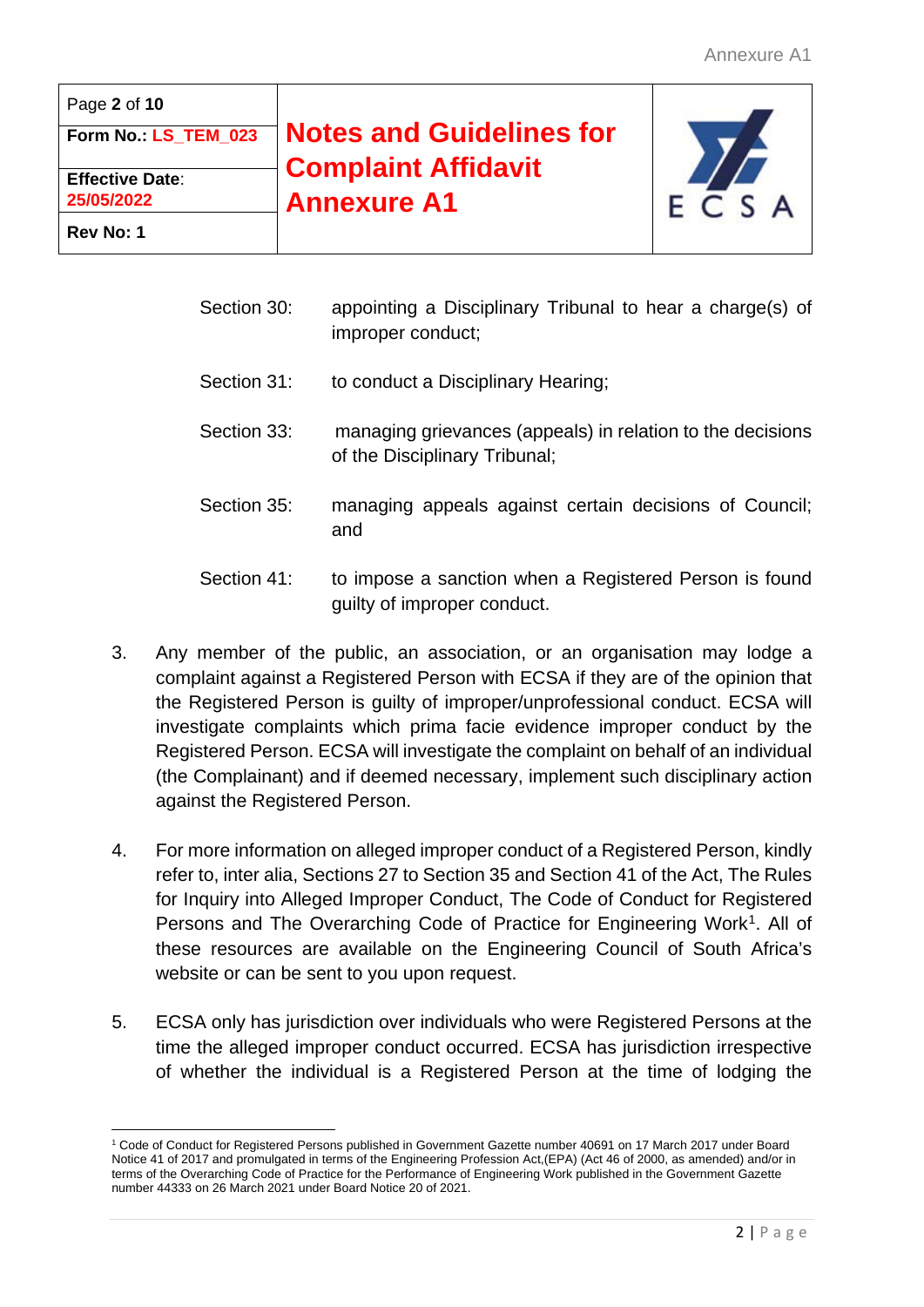| Page 3 of 10                         |                                                  |         |
|--------------------------------------|--------------------------------------------------|---------|
| Form No.: LS_TEM_023                 | <b>Notes and Guidelines for</b>                  |         |
| <b>Effective Date:</b><br>25/05/2022 | <b>Complaint Affidavit</b><br><b>Annexure A1</b> | F C S A |
| Rev No: 1                            |                                                  |         |

complaint affidavit/sworn statement. The test is therefore whether the individual was a Registered Person at the time the alleged improper conduct occurred.

- 6. ECSA's jurisdiction includes, inter alia:
	- 6.1.1 Ethical and technical complaints against Registered Persons in the execution of engineering work as defined in the Code of Conduct for Registered Persons and/or the Overarching Code of Practice for Engineering Work.
	- 6.1.2 Criminal Complaints against persons who unlawfully practice in any of the professional categories for Registered Persons as listed in Section 18(2) of the Engineering Profession Act 46 of 2000.
	- 6.1.3 Third party party investigations complaints or matters that have been brought to the attention of ECSA by Registered Persons and/or members of the public that address potential issues that may arise as a result of engineering work that could pose a risk to the health and safety of the public and which does not necessarily relate to a complaint of alleged improper conduct by a specific Registered Person.
- 7. ECSA's jurisdiction excludes, inter alia:
	- 7.1 ECSA is not in a position to assist with the recovery of monies as it is neither a Court of Law nor an alternative to the normal debt collection procedures. Furthermore, ECSA does not value property and therefore a valuation dispute as it relates to quantum, i.e. the valuation of the property is not a function of ECSA.
	- 7.2 Commercial/Civil complaints. ECSA does not have jurisdiction to hand down rulings for the payment of damages, specific performance, breach of contract, and/or giving of general legal advice. The purpose of the mandate of ECSA is to investigate allegations of improper conduct by Registered Persons, enforce the Overarching Code of Practice for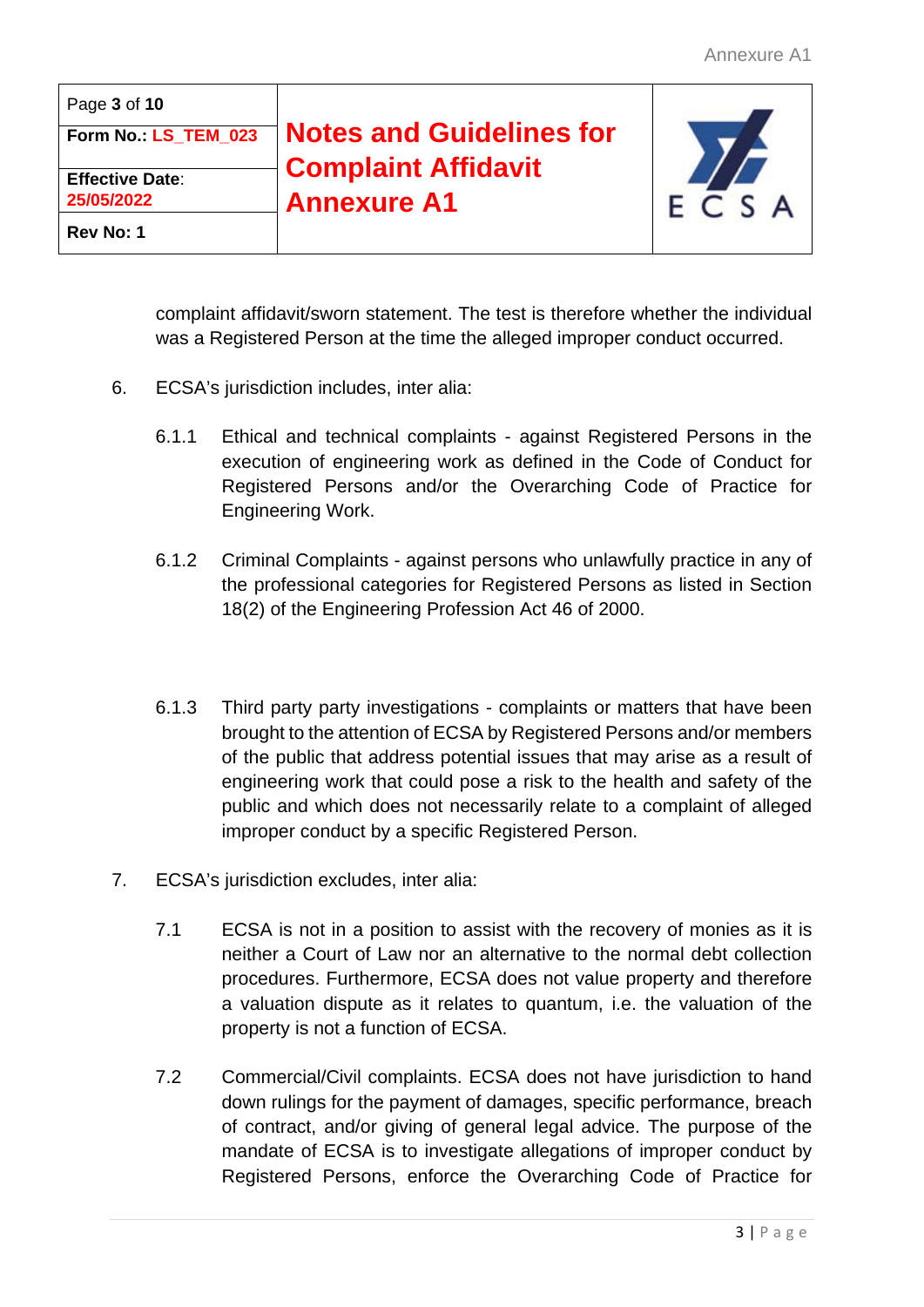| Page 4 of 10                         |                                                  |         |
|--------------------------------------|--------------------------------------------------|---------|
| Form No. LS_TEM_023                  | <b>Notes and Guidelines for</b>                  |         |
| <b>Effective Date:</b><br>25/05/2022 | <b>Complaint Affidavit</b><br><b>Annexure A1</b> | F C S A |
| Rev No: 1                            |                                                  |         |

Engineering Work and/or the Code of Conduct for Registered Persons and give effect to contraventions of the above-mentioned Codes in the form of, amongst others, sanctions imposed on the Registered Person.

- 7.3 Complaints of alleged improper conduct which occurred at a time that an individual was not a Registered Person.
- 7.4 Complaints that are objectively evaluated as frivolous, vexatious, or driven by malicious intent.
- 8. The complaint affidavit/sworn statement must be in English, preferably typed for legibility purposes. If hand-written, it should be legible for ease of reading.
- 9. Each and every page, including annexures and/or supporting documents must be initialled by the Complainant and the Commissioner.
- 10. No electronic and/or copied and pasted signatures are acceptable.
- 11. Please do not remove or omit any of the pages in the document upon submission.
- 12. Kindly enquire from our offices, before completing and submitting the complaint affidavit/sworn statement, whether the person against whom the complaint is being made, was at the time of the alleged improper conduct a Registered Person in terms of the Act.
- 13. Annexures and/or supporting documents that are copies of the original must as far as reasonably possible be certified copies.
- 14. Each annexure and/or supporting document must be referenced at the top righthand corner and correspond with the attachments listed in the complaint affidavit/sworn statement. Please do not change the manner in which the annexures should be referenced. **Example Attachment 1.**
- 15. Each annexure and/or supporting document must be in colour format, as far as possible, to promote the legibility thereof, this includes photographs.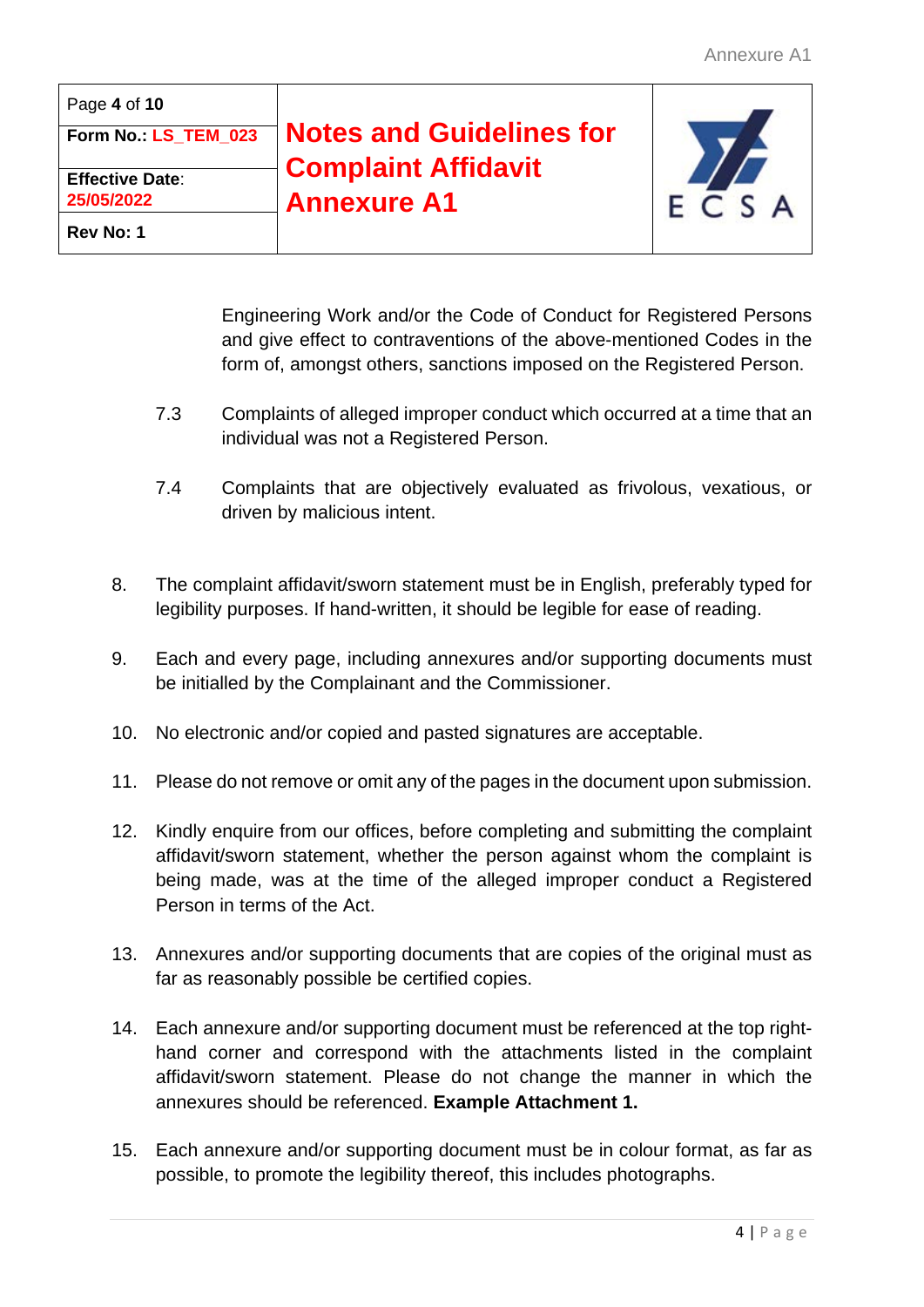| Page 5 of 10                         |                                                  |  |
|--------------------------------------|--------------------------------------------------|--|
| Form No. LS_TEM_023                  | <b>Notes and Guidelines for</b>                  |  |
| <b>Effective Date:</b><br>25/05/2022 | <b>Complaint Affidavit</b><br><b>Annexure A1</b> |  |
| Rev No: 1                            |                                                  |  |

- 16. The subject of the complaint must clearly state the facts relevant to the alleged improper conduct by the Registered Person.
- 17. The complaint must provide specific information such as dates, the work agreed on, and whether this was agreed upon verbally or in writing.
- 18. It is advisable that the Complainant record, in his/her opinion which of the Rule(s) of Conduct (Board Notice 41 of 2017) and/or Rule(s) of the Overarching Code of Practice for Engineering Work (Board Notice 20 of 2021) the Registered Person has/have allegedly transgressed.
- 19. If any of the space on the complaint affidavit/sworn statement provided is insufficient, please use a continuation sheet.
- 20. Any information and/or documents relevant to a matter brought to the attention of ECSA in terms of any allegation of improper conduct is strictly confidential. Complainants, Registered Persons, and any other party are urged to adhere to the confidential nature of the process and are cautioned as to what information may be processed/divulged. Unlawful handling/processing/sharing of information may be found to be a contravention of, inter alia, the Protection of Personal Information Act 4 of 2013, which is a privacy law that safeguards the integrity and sensitivity of private information.
- 21. If an allegation(s) of improper conduct is made against more than one Registered Person, a separate complaint affidavit/sworn statement must be completed.
- 22. ECSA reserves the right to request further information from the Complainant, if necessary.
- 23. If you, as the Complainant are a Registered Person, please include your registration number and discipline/category of registration.
- 24. A copy of the complaint affidavit/sworn statement and supporting evidence will be made available to the Registered Person concerned in terms of the *audi alteram partem* rule.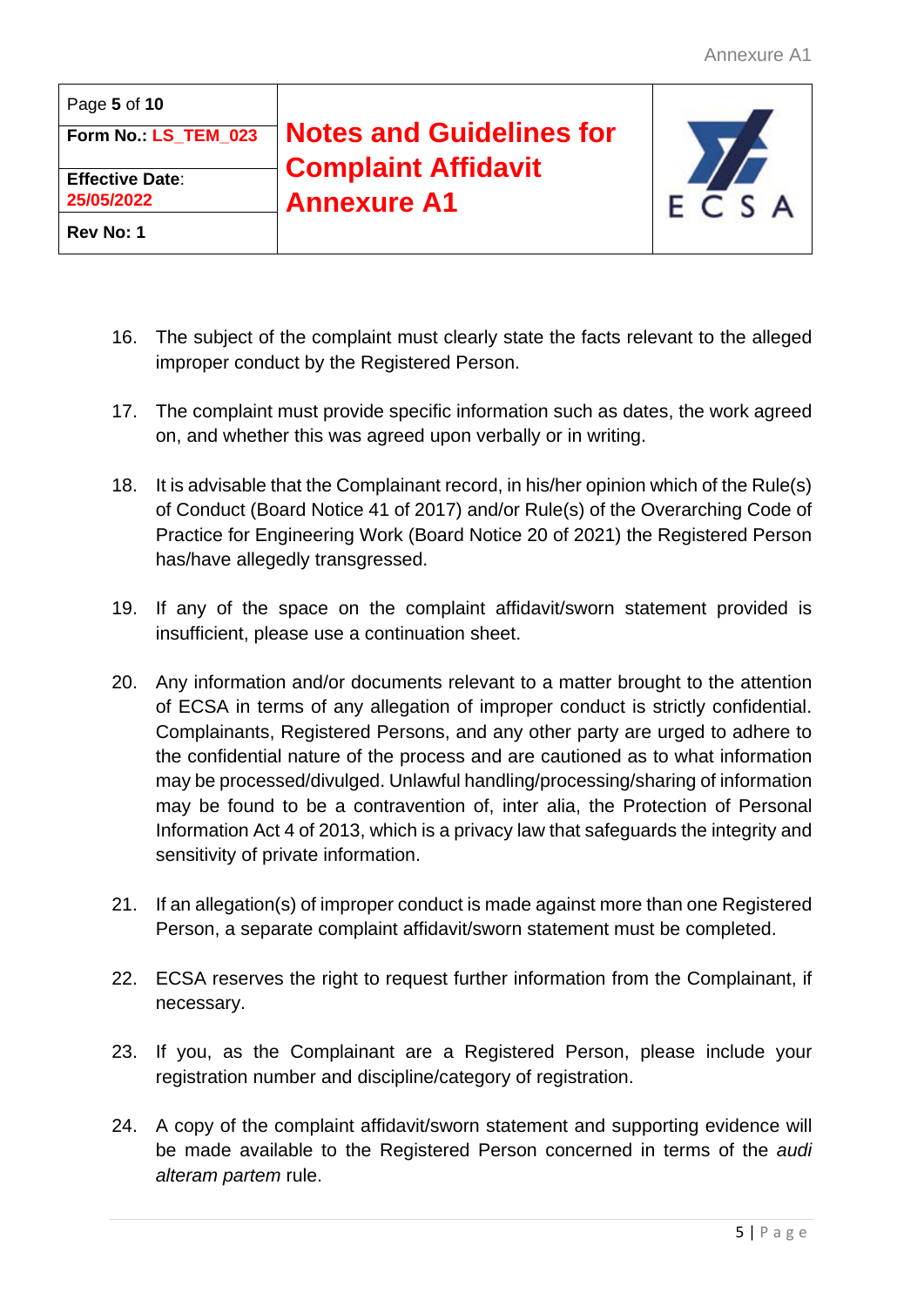| Page 6 of 10           |                                 |         |
|------------------------|---------------------------------|---------|
| Form No. LS_TEM_023    | <b>Notes and Guidelines for</b> |         |
| <b>Effective Date:</b> | <b>Complaint Affidavit</b>      |         |
| 25/05/2022             | <b>Annexure A1</b>              | F C S A |
| Rev No: 1              |                                 |         |

- 25. A complaint affidavit/sworn statement must be signed by a Commissioner of Oaths. A Commissioner of Oaths may be, for example, an attorney, a police officer, or a bank manager.
- 26. By submitting a complaint affidavit/sworn statement, you confirm your willingness  $to:$ 
	- 26.1 Assist the Investigating Committee with the investigation or with obtaining material information in respect of the matter concerned;
	- 26.2 Appear before a Disciplinary Tribunal at the time and place specified in the Subpoena, to be questioned or to produce any book, document, or object.
- 27. Complainants must understand that derogative and/or offensive statements as well as subjective unsubstantiated allegations can be considered defamatory by the Registered Person against whom such statements are made. To make a defamatory statement simply means to make a statement that is slanderous in nature and can be considered as damaging to a person's reputation and good name. To avoid your complaint being considered defamatory, you should restrict yourself to the objective facts of the matter and try not to include any emotional and unsupported allegations.
- 28. The facts of the matter should be stated simply, truthfully, and without unnecessary elaboration and supported only by relevant documentation. While every effort is made to obtain a timeous turnaround time with complaints, it is important to understand that the process of an investigation is not a rapid one. By its very nature, an investigation may take time if it is to be performed thoroughly and correctly.
- 29. It is recommended that any scanned documentation is scanned with a highresolution scanner.
- 30. Please send the completed affidavit/sworn statement and supporting documents and/or any questions you may have to our offices via email, courier, or hand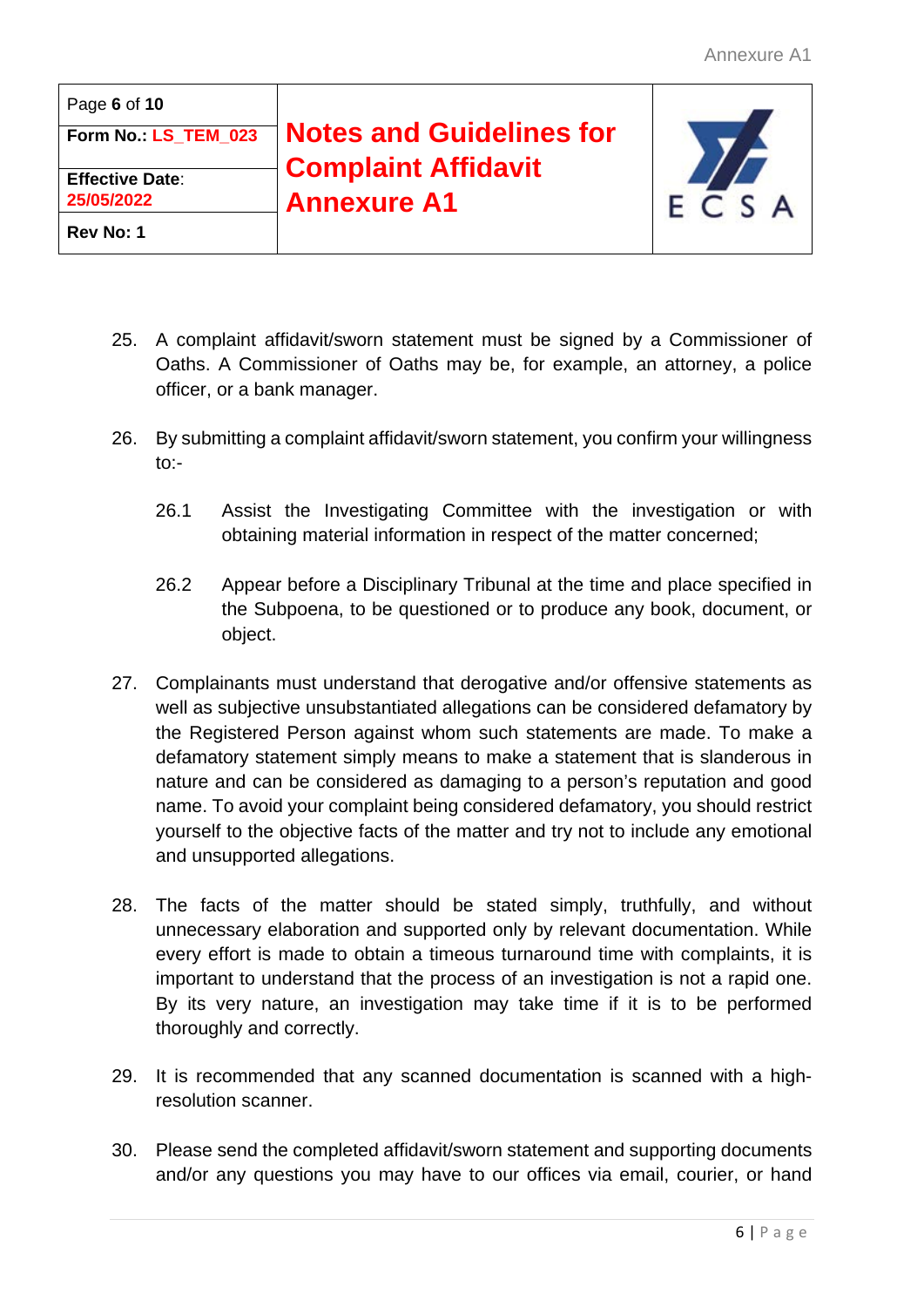| Page 7 of 10           |                                 |      |
|------------------------|---------------------------------|------|
| Form No. LS_TEM_023    | <b>Notes and Guidelines for</b> |      |
| <b>Effective Date:</b> | <b>Complaint Affidavit</b>      |      |
| 25/05/2022             | <b>Annexure A1</b>              | FCSA |
| Rev No: 1              |                                 |      |

delivery to: (we do not advise using post, due to the lengthy duration it might take to reach our offices and thus delay the processing of the complaint):

Ms. Carla de Beer

Legal Practitioner – Improper Conduct and Investigation Business Unit, Legal Services Division

Engineering Council of South Africa, Waterview Corner Building

2 Ernest Oppenheimer Avenue, Bruma Lake Office Park, Bruma, 2198

Email: [Carla@ecsa.co.za](mailto:Carla@ecsa.co.za)

Cc: [Tsholofelo@ecsa.co.za](mailto:Tsholofelo@ecsa.co.za)

## **CHECKLIST FOR COMPLAINT AFFIDAVIT/SWORN STATEMENT**

(The checklist may be used as a guideline)

- 1. Does the complaint affidavit/sworn statement relate to a Registered Person in terms of the Act?
- 2. Was the Registered Person registered at the time of the alleged improper conduct? If not, ECSA does not have jurisdiction to investigate the matter.
- 3. Does ECSA have jurisdiction to adjudicate the complaint/hear the matter?
- 4. Is the complaint affidavit/sworn statement in English?
- 5. Is there only one deponent to the complaint affidavit/sworn statement?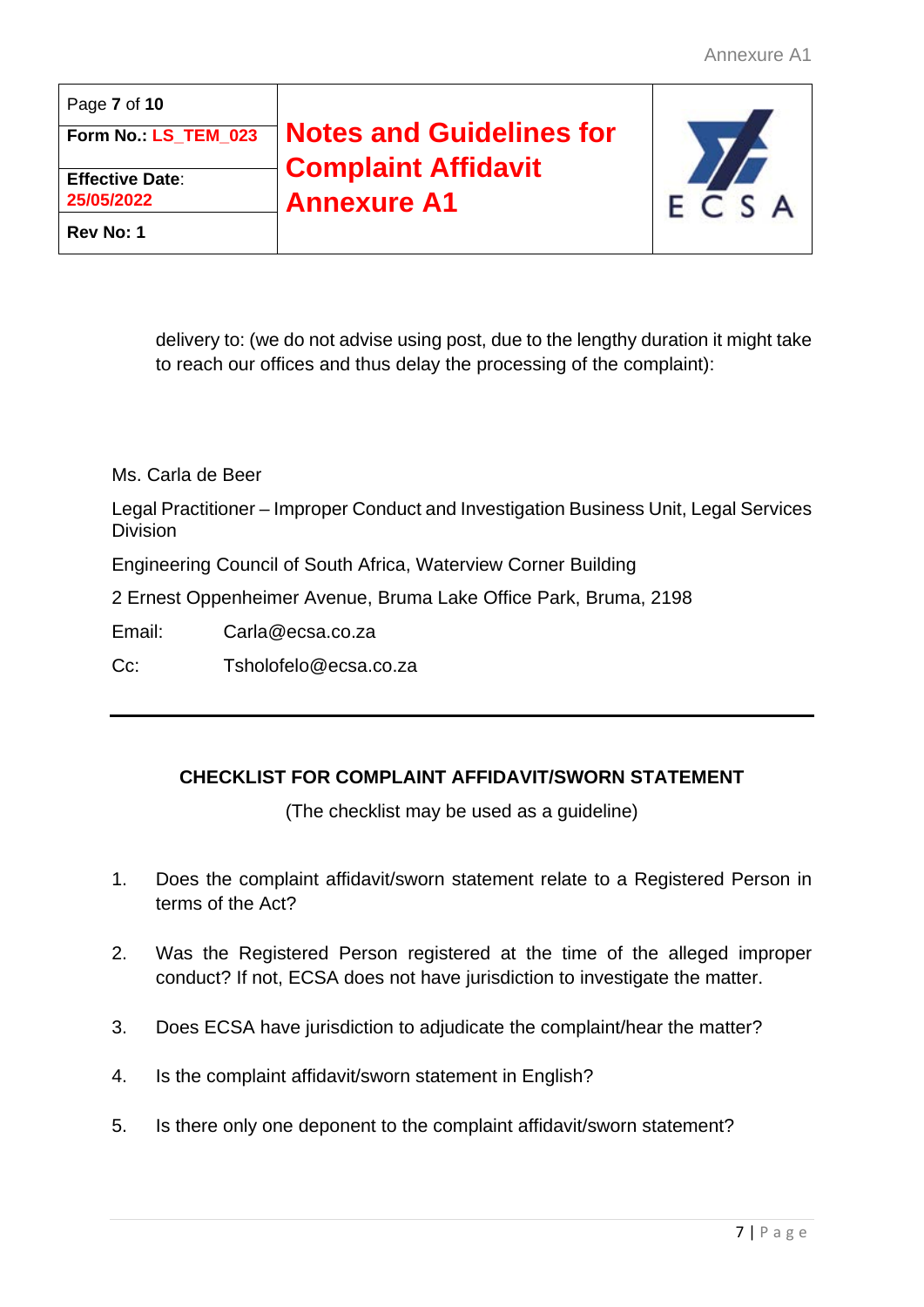| Page 8 of 10                         |                                 |         |
|--------------------------------------|---------------------------------|---------|
| Form No. LS_TEM_023                  | <b>Notes and Guidelines for</b> |         |
|                                      | <b>Complaint Affidavit</b>      |         |
| <b>Effective Date:</b><br>25/05/2022 | <b>Annexure A1</b>              | F C S A |
| Rev No: 1                            |                                 |         |

- 6. Is the complaint against more than one Registered Person? If yes, a separate complaint affidavit/sworn statement must be completed for each Registered Person.
- 7. Is the complaint affidavit/sworn statement legible?
- 8. Are all pages of the complaint affidavit/sworn statement initialled by both the Complainant and the Commissioner?
- 9. No electronic or copied and pasted signatures are acceptable.
- 10. Has the Complainant/Deponent signed in full where required? Refer to the last page of the complaint affidavit/sworn statement.
- 11. Has the Commissioner completed the Commissioner's section in full?
- 12. Does the date of signature of the Complainant/Deponent correspond with the date of signature of the Commissioner?
- 13. Are the annexures, if any, also initialled by the Complainant/Deponent and the Commissioner?
- 14. Are the annexures, if any, legible and marked?
- 15. Are the annexures, if any, properly referenced, and does such reference correspond with the reference in the complaint affidavit/sworn statement? Annexures must be marked as Attachment 1, Attachment 2, and so forth.
- 16. Are there any alterations to the complaint affidavit /sworn statement and if so, have they been initialled by the Complainant/Deponent and the Commissioner?
- 17. Has the complaint affidavit/sworn statement been commissioned by an individual that carries the status of a Commissioner?
- 18. Has the gender of the Complainant/Deponent been selected/deleted where necessary by the Commissioner?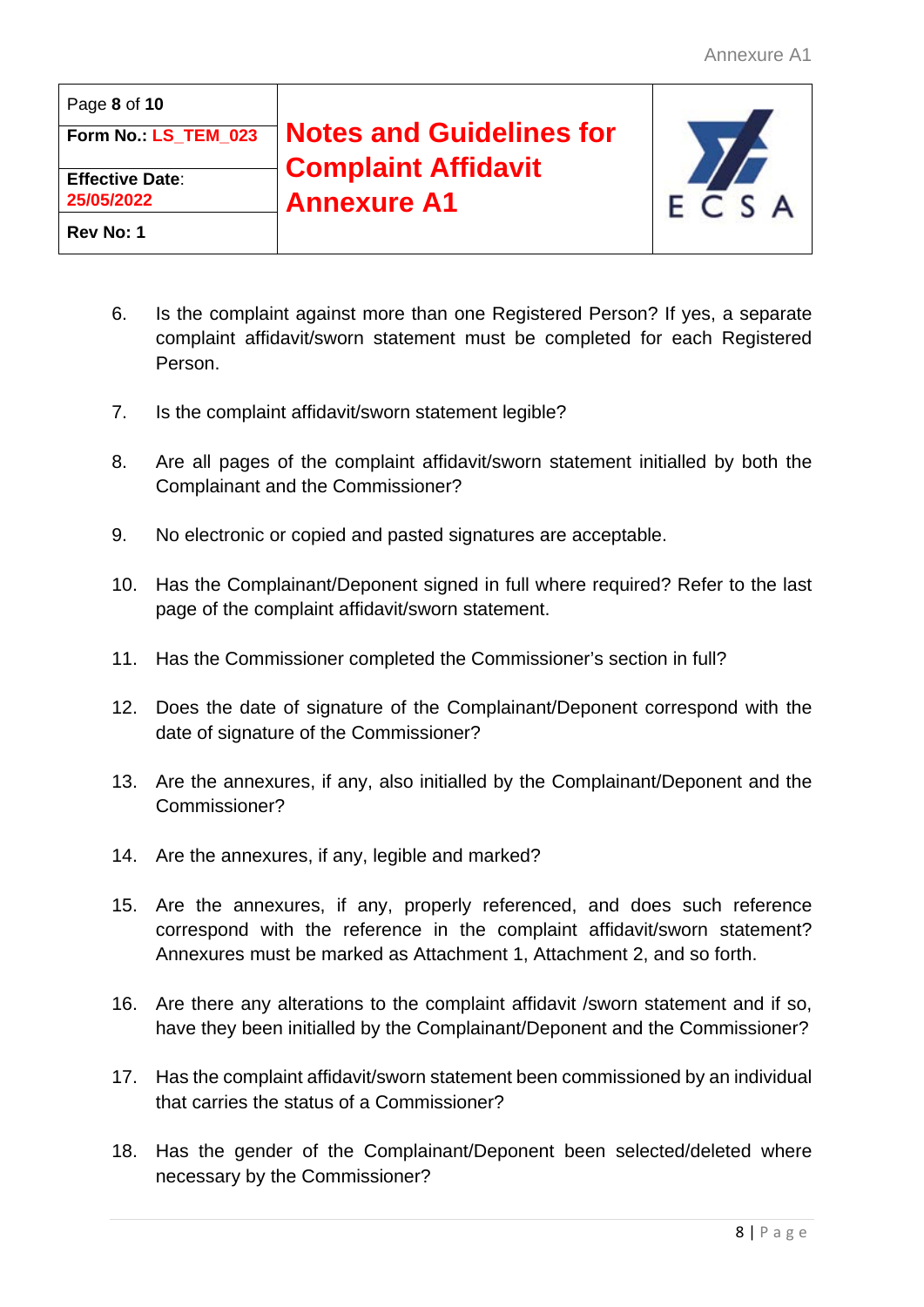| Page 9 of 10           |                                 |         |
|------------------------|---------------------------------|---------|
| Form No. LS_TEM_023    | <b>Notes and Guidelines for</b> |         |
| <b>Effective Date:</b> | <b>Complaint Affidavit</b>      |         |
| 25/05/2022             | <b>Annexure A1</b>              | F C S A |
| Rev No: 1              |                                 |         |

- 19. Is the designation of the Commissioner evident as well as his/her full name, address, and signature?
- 20. Has the manner, date, and place of the sworn statement/affidavit been completed?
- 21. Is the complaint affidavit/sworn statement complete without missing pages?
- 22. Has the selection regarding the A19 form been completed?
- 23. Extracts of documents and/or supporting documents should not form part of the content of the complaint affidavit/sworn statement, they should form part of the properly referenced annexures.
- 24. The complaint affidavit/sworn statement must contain a provision whether or not the alleged improper conduct has the actual or potential threat that requires immediate attention.
- 25. Has the date of the alleged improper conduct or, the date on which the Complainant became aware of the alleged improper conduct been clearly identified?
- 26. Is the date of receipt of the complaint and the date of the alleged improper conduct, or the date on which the Complainant became aware of the alleged improper conduct in excess of 6 (six) months? If yes, the complaint affidavit/sworn statement must include an application for condonation for late filing which must be considered by the Chairperson of the Disciplinary Tribunal if the matter is to proceed to the disciplinary stage.
- 27. Does the Complainant have a direct relationship to the alleged improper conduct, alternatively, has or is the Complainant affected by the alleged improper conduct? If not, it must be noted that ECSA may reject the complaint.